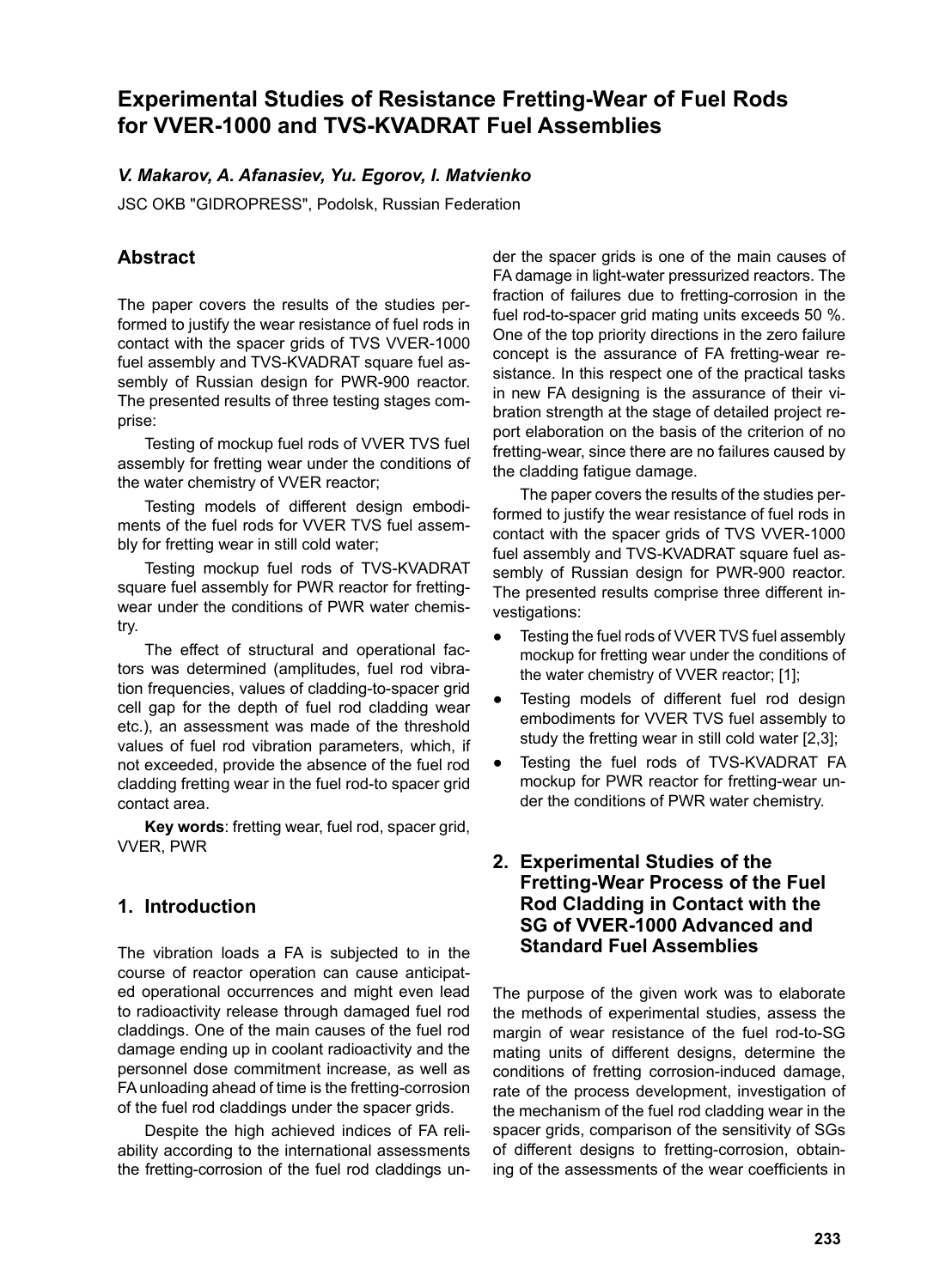zirconium-to-zirconium and zirconium-to-stainless steel friction pairs.

The experimental studies of fretting-corrosion were realized with specially developed models and investigation methods:

- A model of a 9-rod FA fragment to study the process of flow-induced vibration in longitudinal and cross flow;
- A model to study the process of fretting-corrosion of the fuel rod-to-SG mating unit specimens in standard coolant;
- A methods to determine such frequency response characteristics of a fuel rod as dynamic stiffness, determined as transverse force (per a unit of motion) applied to the middle of the fuel rod span depending on the frequency. The frequency response characteristics are used as the criterion of dynamic similarity of the dummy fuel rod to a standard one.



**Figure 1. Model to investigate fuel rod cladding fretting wear.**



**Figure 2. Models installed in the test bench**

In the course of the studies of the flow-induced vibration the dependences were determined of the fuel rod vibration versus the rate of the longitudinal-transverse flow, the structural and process parameters of the design.

The maximum root-mean-square values of the measured parameters at longitudinal-cross flow at the cross-flow rate of  $1.4$  m/s did not exceed:

- $\bullet$  5,3 m/s<sup>2</sup> vibration acceleration of the fuel rod at the level of the grids;
- $\bullet$  6,1 m/s<sup>2</sup> fuel rod vibration acceleration at the level of the middles of the spans between two adjacent spacer grids;
- $41 \cdot \mu m$  fuel rod vibration-induced movement;
- $26 \cdot \text{um}$  spacer grid vibration-induced movement.

The values of the vibration accelerations of the middle of the fuel rod spans obtained at the instrumentation-equipped FAs in the course of the

> commissioning tests did not exceed 1  $m/s<sup>2</sup>$ .

Figures 1 and 2 show the scheme of the fuel rod model and 10 models mounted on the test bench specially built to study the fretting-corrosion of the fuel rod cladding. The model contains a three-span fuel rod specimen, a casing, spacer grid fragments, electromagnet shaker. A fuel rod specimen contains a fragment of a standard cladding, molybdenum pellets, ferromagnetic insertion and accelerometer. The electromagnet shaker fastened on the external surface of the casing with the control unit generates an alternating magnetic field at assigned frequency and amplitude which, when interacting with the ferromagnetic insertion, generates an alternating transverse force applied to the middle of the middle span of the fuel rod specimen. The vibration of the specimen leads to relative vibration-induced displacements and specimen turnings relative to the mating spacer grid elements. The vibration accelerations of the middle of the span of the specimen are controlled in two mutually perpendicular planes with two-component accelerometer. The quality (water chemistry) of the coolant (temperature, composition, velocity of flow) is close to standard.

Two stages of endurance tests were performed on the 10 fuel rod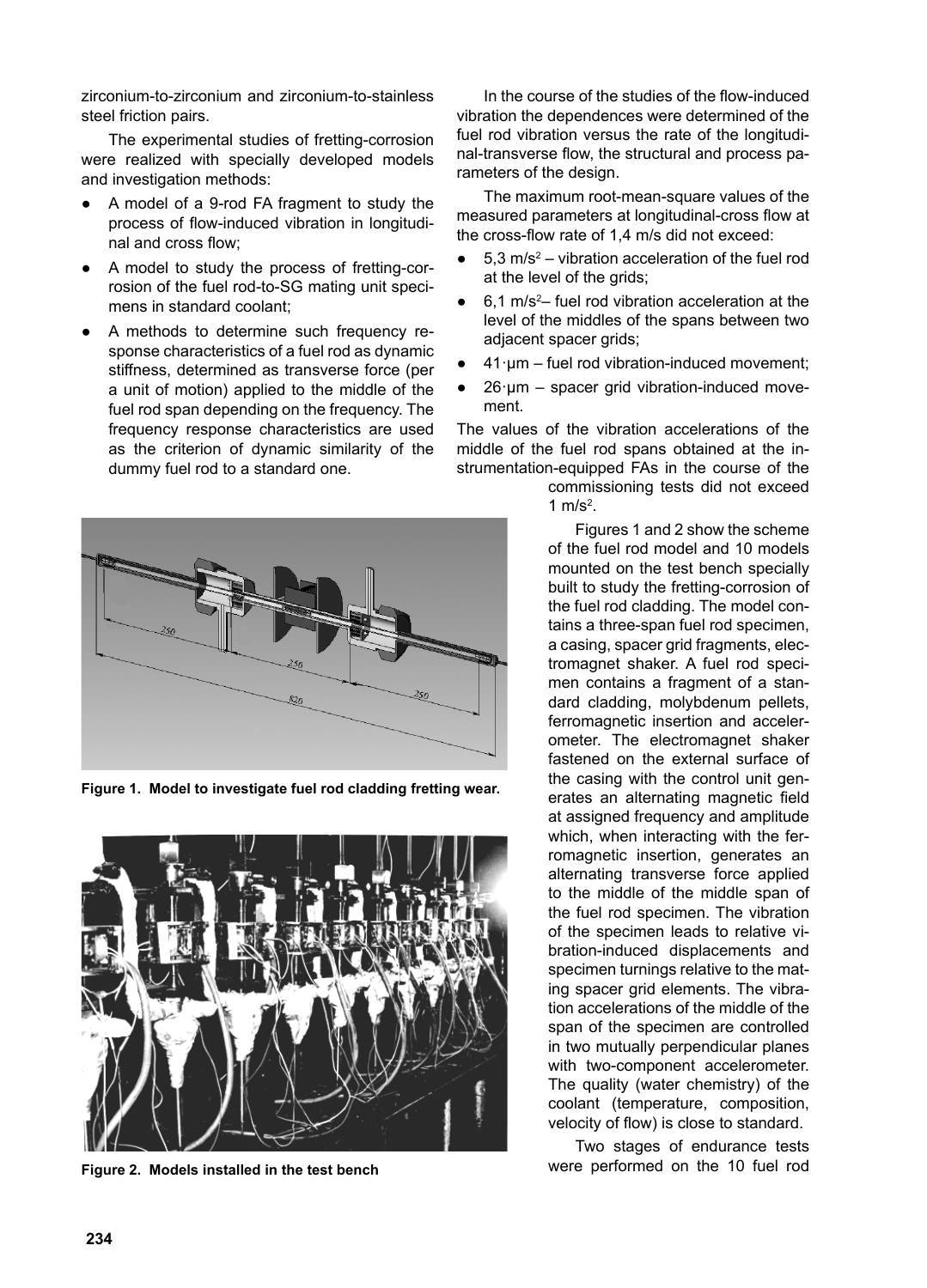models, each stage in the scope of 750 hours with 20 specimen pairs tested. At the first stage specimens of standard stainless steel grid were installed in the model in a pair with a zirconium spacer grid of UTVS-type fuel assembly. Vibration parameters (amplitude and frequency of vibration accelerations of forced oscillations) varied. In the course of inspection on 19 pairs of the fuel rod specimens and spacer grids with vibration acceleration levels up to 30  $\text{m/s}^2$  in the fuel rod-to-spacer grid mating units both with interference fit and with a gap no wear was detected, except for traces of contact. One fuel rod specimen mated with a gap at vibration acceleration not less than 30  $m/s<sup>2</sup>$  there was actually complete specimen wear both on the par t of the stainless SG and on the part of the zirconium SG. Figure 3 shows a worn specimen of the post-test fuel rod cladding. The worn traces reproduce the geometry of the bulgings that are a transverse support of the fuel rods as it passes the SG cell. The central cell of a seven-cell specimen of the zirconium SG was worn till destruction and major wear was also observed on the central cell of the stainless steel specimen. By the test results a conclusion was made that the conditions sufficient and necessary for fretting-damage to appear are the vibration acceleration levels that exceed 30 m/ s<sup>2</sup> and the presence of play in the fuel rod-to-SG mating units. No wear in 19 pairs of specimens at fuel rod-to-spacer grid mating both with gaps and with interference fit show that even very high vibration levels (up to 30 m/s<sup>2</sup>) do not lead to frettingwear. Therefore, the parameters that control the fretting-wear are the value of vibration acceleration in the middle of the fuel rod span. The conclusion was made by analogy with the one previously made by the results of testing the steam generator tubes with liquid-metal coolants for vibration wear.

Considering the maximum measured levels of fuel rod vibration acceleration at FA mockups in the course of commissioning tests at a NPP (up to 1 m/s2 ) and experimental studies of the nine-rod model (up to  $6,1 \text{ m/s}^2$ ) it is evident that the tested specimens of fuel rod mating with zirconium and stainless steel SG possess sufficient margin of stability against vibration and fretting-corrosion.

One of the main requirements for the FA design is the assurance of the fuel rod mating with the SG without considerable relative vibration-induced displacements during the entire service life of the FAs at vibration loads created by the reactor plant. As these two conditions change the FA shall be experimentally checked up for resistance to fretting wear.

The materials of the fuel assemblies in the form of specimens were tested for fretting-wear in 5 models with fretting-wear contact of 2 pairs of the specimens from standard materials under standard conditions of coolant water chemistry (temperature, composition, flow velocity). The specimens were the fuel rod cladding parts about 40 mm long. The mating specimen was cut out of a standard SG cell (a bulging in contact with the cladding) or turned from the SG material in the form of a finger with a flat edge contact surface. The controlled parameters of the endurance tests were the amplitude and frequency of relative displacements of the specimen and its mating part, the normal constant contact force. In the course of the tests part of the fuel rod cladding specimens was damaged, some of them up to through penetration of the cladding specimen wall. Some specimens were not worn which corroborates the conclusions on the existence of the threshold values of vibration-induced displacement amplitudes and contact pressures below which the rates of fretting-wear are insignificant and are technically acceptable. Metallographic studies of 17 pairs of fuel rod and SG specimens have shown that the microstructure of the material of which the specimens were manufactured was not damaged; the layers deep under the wear platforms were not deformed. The dependences of the wear depth versus time at the stage of wear-in were of parabolic nature and later they became linear with constant wear rate. The wear rate in the fuel rod cladding specimens in friction pairs E110/E110 and E110/08X18N10T was the same and the wear rate of the mating specimens from steel 08X18N10T is by an order smaller than the mating specimens from E110 alloy. By the results of the profile metering and metallographic studies a conclusion was made that the wear mechanism in zirconium-stainless steel and zirconium-zirconium are different with the processes of adhesion prevailing in the pair E110/E110 and corrosion-mechanical wear in



**Figure 3. Worn specimen of fuel rod cladding**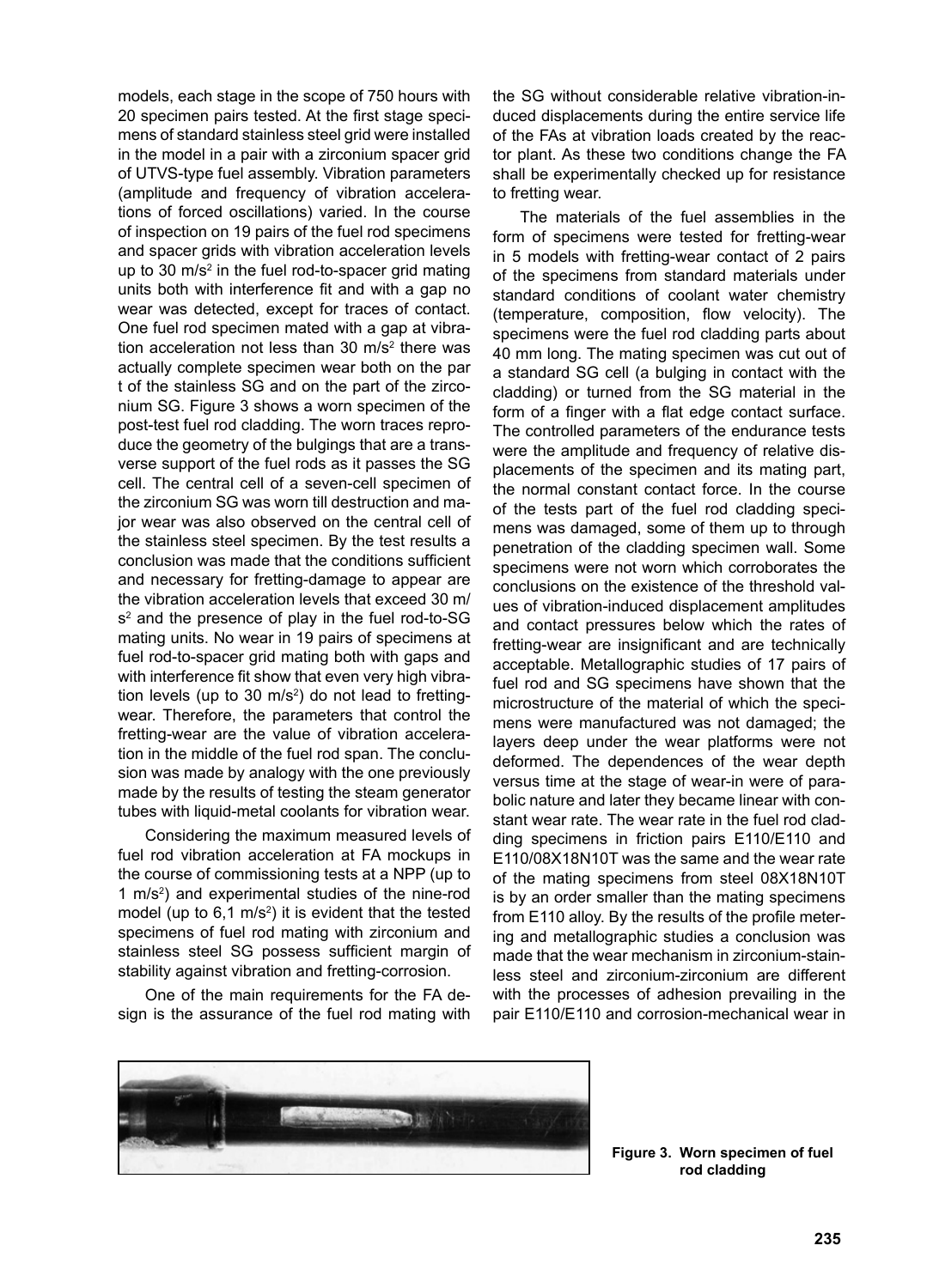the pair E110/08X18N10T. By the test results the assessments of the wear coefficient were made by Archard formula for material pairs E110/E110 and E110/08X18N10T, that can be used in design development activities for the calculational assessments of the wear intensity of components made from these materials.

#### **3. Experimental Studies of Dynamic Characteristics of Failed Fuel Rods and Endurance Vibration Tests of Fragments of a Fuel Assembly Lower Part with Unfastened Fuel Rods**

At the end of the  $90 - s$  beginning of 2000<sup>-ies</sup> there were incidents of loss of fuel rod fastening in the lower grid, which caused the wear of the lower fuel rod plugs at two NPP units with VVER-1000. In the units of fuel rod fastening in the lower grid that became loose the dovetail connection was used. The dovetail connection unit was modernized to increase the fuel rod longitudinal fuel rod fastening by introducing the conical recess on the fuel rod lower plug. Also a number of fuel assembly designs were developed with collet-type fastening units and also without longitudinal fuel rod fastening.

Within the framework of the advanced fuel rod design free from fastening in the lower part of the support grid comparative tests of FA lower part fragments of the available and advanced designs were performed. The tests contained two stages:

- determination of the natural frequencies of vibrations and fuel rod dynamic stiffness in different design versions of the lower spans;
- a study of vibration wear in the place of fuel rod-to-spacer grid cell contact.

The investigations of the dynamic characteristics (natural frequencies and dynamic stiffness) were performed on a vertically installed FA mockup in the air at  $(20\pm3)$  °C. The dynamic characteristics were determined in the three lower spans of 9 periphery fuel rods both fastened inside the lower grid and shifted upwards from the initial position by 25, 50, 75 and 100 mm (without fastening in the lower grid).

The frequencies of spans No. 3 (SG number counting from the bottom) with the fuel rod extraction from the lower grid actually did not change (Figure 4). Some of the fuel rods in span No.3 experienced the excitation of vibration with frequencies of about 200 Hz, typical of the second span, but with an amplitude lower by an order than the amplitude of the harmonics characteristic of span No.3. Therefore, the vibrations of each span are weakly transferred to the adjacent spans.

It was found as a result of the investigations that the absence of the support in the lower grid reduces several times the natural frequencies and dynamic stiffness of a fuel rod in the lower span a few scores of percent in the second span and does not influence the dynamic characteristics of the third span. As the length of the console section of the fuel rod below SG1 varied within 0 to 75 mm the change in the dynamic characteristics in all the spans is comparable with the error of their determination.

In the course of the comparative accelerated endurance vibration tests the fragments of the standard FA lower part fastened in the lower grid were tested along with the advanced (fasteningfree) FA design. The fragments of the FA lower part for vibration endurance tests (Figures 5 and 6) included fuel rod dummy, three or four SG cells and lower grid dummy for the models with the fuel rod installed into the lower grid. The fuel rod dummy is a fragment of the cladding with the lower plug



**Figure 4. Dependences of natural frequencies of fuel rods on the value of displacement upwards**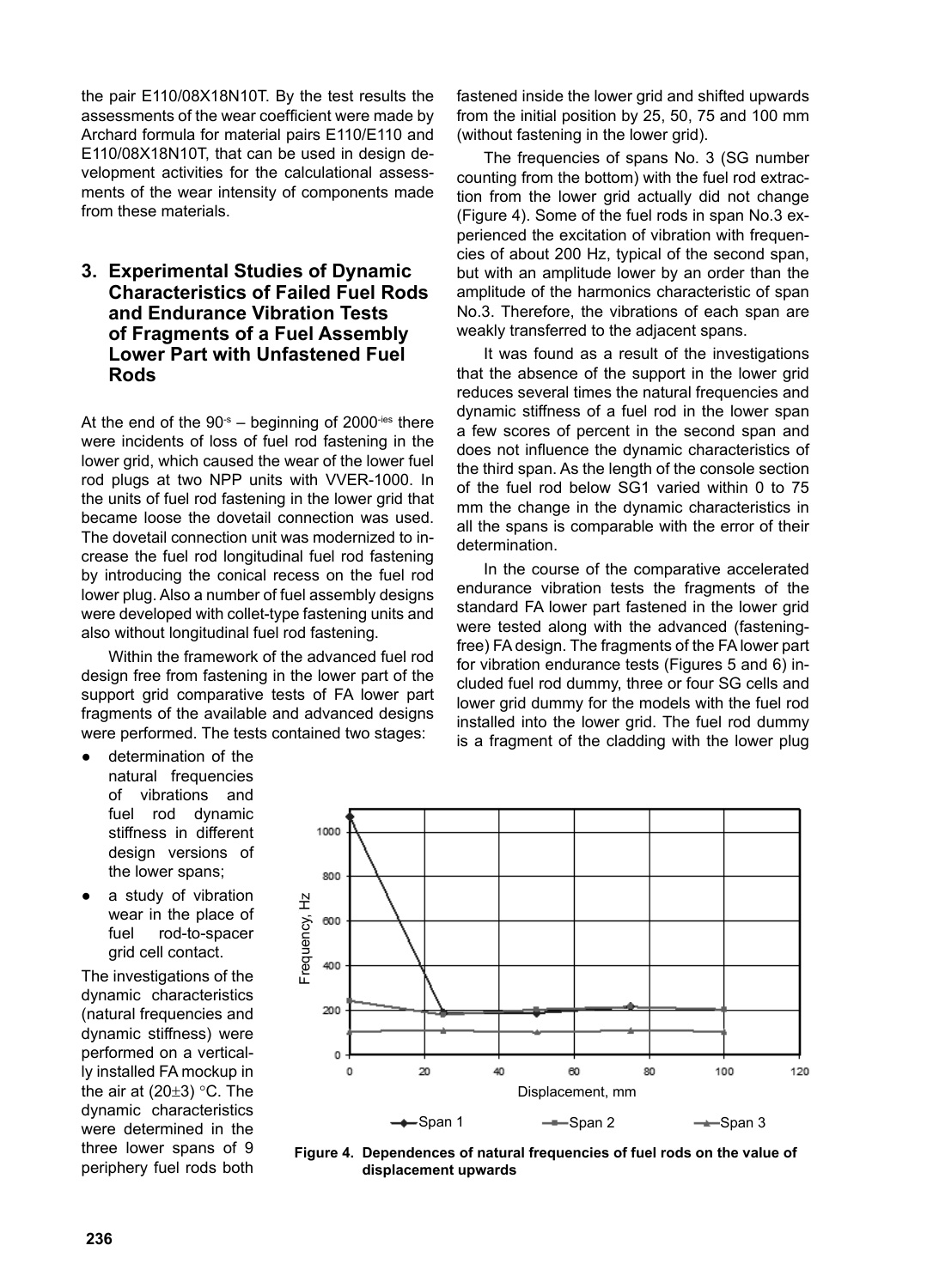filled up with mockup lead fuel pellets to model the linear mass of the fuel rod. The lead pellets were compressed by the upper plug connected to the cladding with welding.

The tests were carried out on the fragments of the FA lower part on four design versions. Two types of fragments (version 1 and 2 in Figure 5) were not fastened in the lower grid and had the length of the console span below SG1 of 45 and 55 mm, respectively. The fuel rod with the consol span 45 mm long was in the standard position, the console span 55 mm long corresponded to the lower utmost position of the rod. In the specimens

of type 3 the fuel rod was installed into the lower grid without the longitudinal fastening. Version 4 deals with the specimens that have passed the tests within the framework of the activities on TVS-2M that had collet fastening units in the lower grid.

In the course of the tests the model was loaded with inertia loads that considerably exceeded the in-vessel loads in order to obtain considerable wear within the acceptable time lag. The tests were performed in still water at  $(20±3)$  °C at the test facility in Figure 7. The model, covered with a plexiglass cover was filled up with water, the fuel rods were installed in the model vertically, the vi-



**Figure 5. Fragments for vibration endurance tests**



**Figure 6. Model for endurance vibration tests of the FA lower part fragments**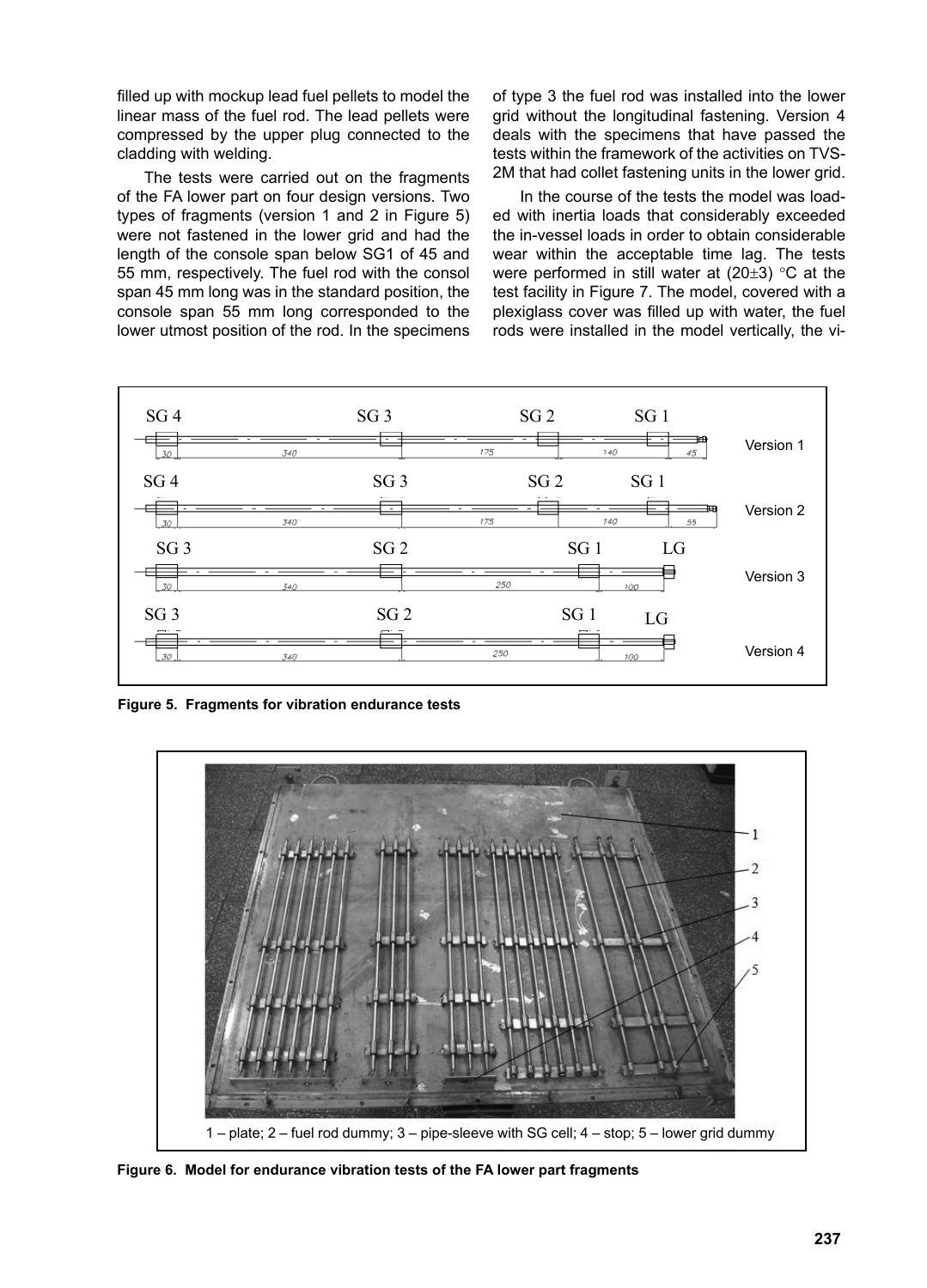

**Figure 7. Test bench and model scheme**

bration load was applied in the horizontal direction. The tests comprised four stages 50 h long each, after each stage was over there was a check of the play in the in the fuel rod-to-cell contact area and random (100% after the last stage) profile metering of the contact areas with laser profile meter. In the course of the tests the vibration frequency was assigned equal to 16,5 Hz (the rotation frequency of VVER-1000 reactor coolant pump) the amplitude of the model acceleration was up to 21  $\text{m/s}^2$ , which is by an order higher than the level measured at the power units in the course of commissioning tests.

In the course of the studies wear curves were obtained (the dependence of the wear depth of the fuel rod cladding and SG cells on the quantity of the loading cycles) for the specimens without fuel rod fastening and the earlier wear curves for the specimens fastened inside the lower grids obtained within the framework of TVS-2M validation studies, were also complemented and specified. After the accelerated cladding wear tests the wear was observed in 141 out of 222 (64 %) units of fuel rod-to-bulging contact. The maximum wear depth was 0,34 mm. The largest number of the contacts with wear were observed under the SGs that limit the 340 mm span.

Thus, it is seen that even in the absence of fuel

rod fastening in the lower grid the fuel rod cladding wear remained considerably less than in the middle FA spans 340 mm long. At this, the dynamic stiffness and natural frequencies of the console ends of the fuel rods in the lower span as well as the degree of fuel rod cladding and SG cell damage actually do not depend on the length of the console ends. For the justified conclusion on the resistance to frettingwear it is necessary to perform fuel rod testing without fastening in the lower grid under the conditions of standard water chemistry since the wear mechanisms at 20 $\degree$ C and 320  $\degree$ C in standard coolant flow are different.

#### **4. Experimental Study of Vibration and Fretting-Wear of Fuel Rods in FA-KVADRAT Fuel Assembly**

The work was carried out in order to validate the resistance to fretting-wear of the fuel rods in TVS-KVADRAT of Russian design. Brand new engineering judgment was used in the TVS-KVADRAT design as well as new water chemistry typical of PWR-type reactors. In this respect the investigation program included two stages:

a study of flow-induced vibration of fuel rods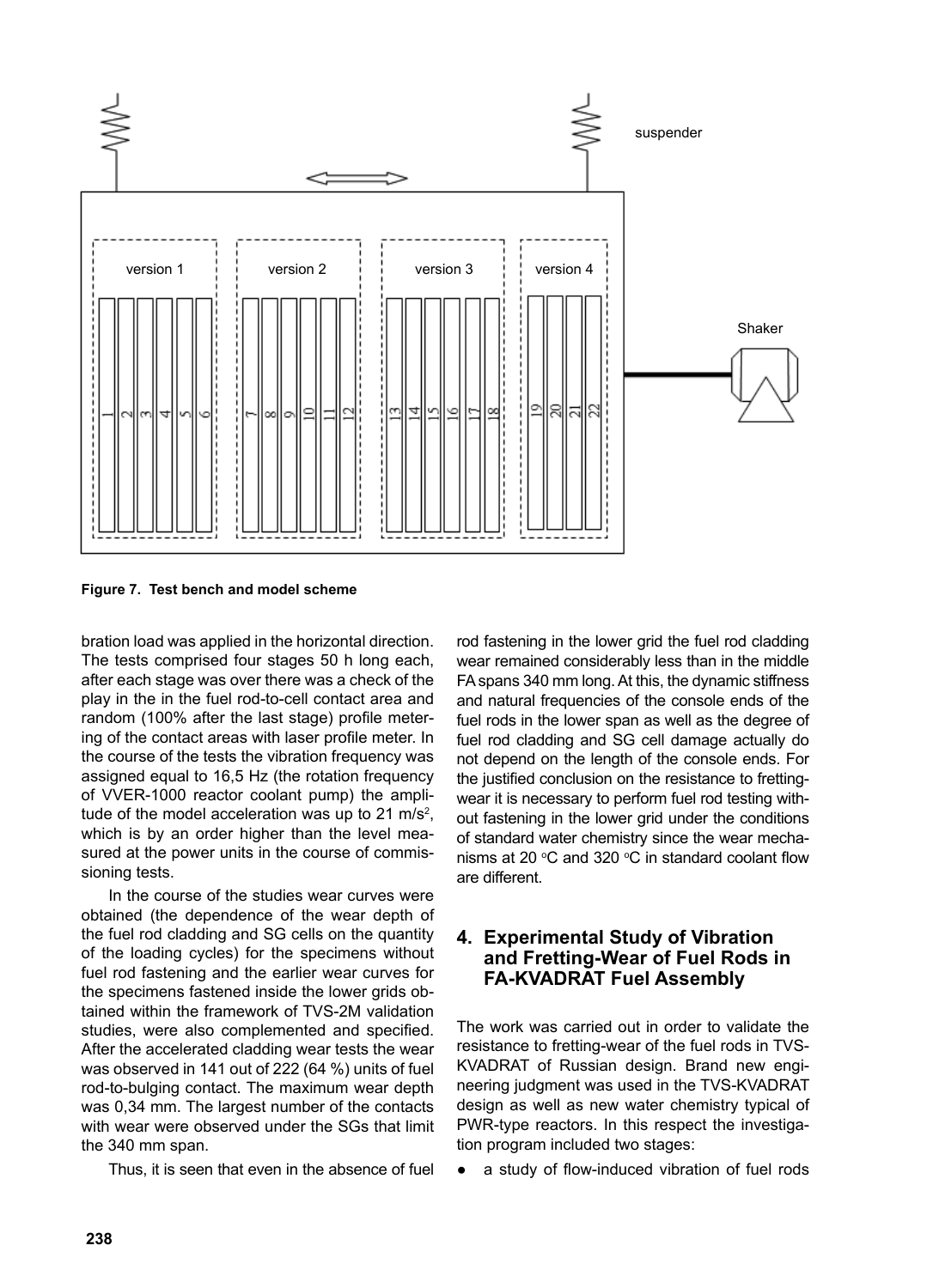

RMS displacement, μm

as a part of a full-scale mockup at thermal-hydraulic parameters of coolant close to the parameters of normal operation of PWR reactor;

● determination of the boundary of fretting-wear by the results of long-term tests of three-span models of TVS-KVADRAT fuel rods using the electromagnet way of inducing transverse vibration and at thermal-hydraulic parameters of coolant close to those of PWR reactor normal operation.

Due to the unavailability of the information on the levels of fuel rod vibration in PWR-900 reactor, the vibrations of TVS-KVADRAT fuel rods were measured in a single-assembly test bench of hot run in coolant flow at the parameters close to the reactor ones. In the course of the investigations the following tasks were being solved:

- determination of the acceleration of the middles of the fuel rod spans at vibration flow-induced vibration;
- determination of the effect of the thermal-hydraulic parameters of coolant (temperature, flow rate, dynamic pressure) on the vibration response of fuel rods;
- determination of the effect of the lengths of the spans on the vibration level.

The source of vibration in the longitudinal flow

of coolant were the hydrodynamic instabilities of the flow created by the circulation pump, acoustic vibrations and flow turbulence as well as crossflows.

By the results of the first stage of the full-scale TVS-KVADRAT mockup the levels of fuel rod vibrations were determined under the thermal-hydraulic parameters of coolant close to standard for PWR reactor and also the effect of the structural and process factors on the level of the vibrations.

The tasks of the second stage of the studies were:

- the determination of the effect of the amplitude, frequency of fuel rod vibration on the wear depth of the fuel rods at standard coolant parameters;
- assessment of the threshold value of vibration displacement depending on the frequency of fuel rod vibration which, when exceeded develops the vibration-induced cladding wear.

The studies were performed in the test bench areas dedicated to corrosion-resistance study. The main investigation area components are: a section of the hydraulic circuit, fuel rod dummies, vibration loading system and vibration measurement system. The scheme of the model is similar to the one presented in Figure 1.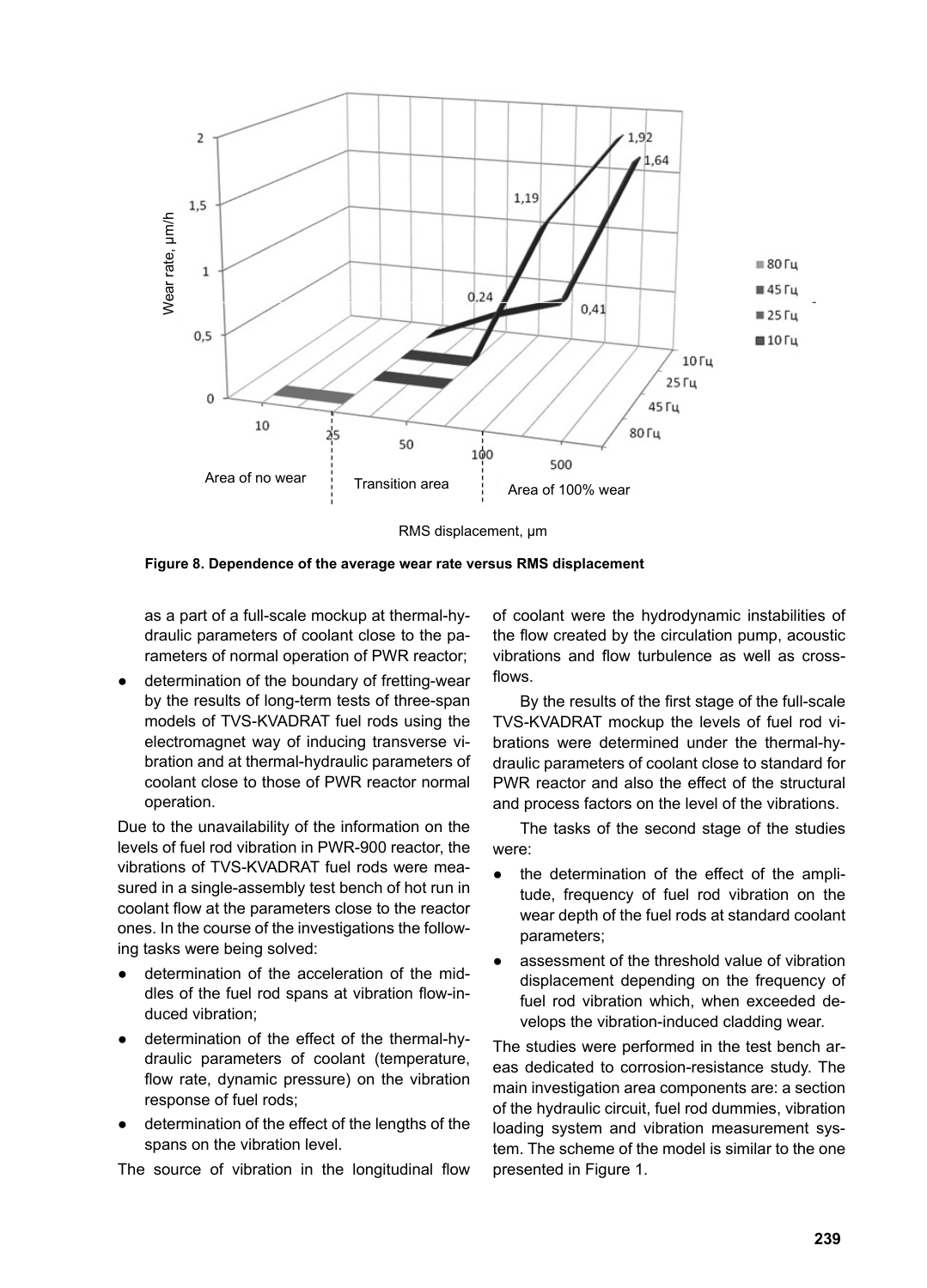

a - Diagram of the level of fuel rod vibrations and boundary of wear-free region (based on RMS values)

b - Diagram of the level of fuel rod vibrations and boundary of wear-free region (based on amplitude values)

**Figure 9. The boundary of the wear-free area and the level of the fuel rod vibrations of TVS-KVADRAT mockup at a single-assembly hot run-in test bench**

The endurance tests of the dummies were performed at water circulation through the fuel rod dummies with the parameters maintained close to the standard ones for a PWR reactor. The tests were planned to be performed in two stages, each stage lasting 750 h. Due to the wear of the specimens and further loss of the dummy tightness the first stage was reduced and only lasted 127 h.

To study the fretting-wear processes the frequency interval up to 200 Hz was divided into four ranges: 7-15 Hz, 15-35 Hz, 35-60 Hz, 60-200 Hz. The first two ranges contain the frequencies of acoustic standing wave and rotation frequency of the circulation pump. The last two ranges contain natural frequencies of the spans 394 mm and 522 mm (the second and the third spans from the bottom, respectively). Broad-band vibration in the indicated ranges was replaced by the vibration equivalent at recorded frequencies out of these ranges. The selected frequencies were: 10 Hz (close to the frequency of the standing acoustic wave), 25 Hz (rotation frequency of the circulation pump), 45 Hz (natural frequency of the 522-mm span), 80 Hz (natural frequency of the 394-mm span).

At the first stage the variable parameters included the distance between the bulgings, however, no dependence of the wear rate on the factor was observed and at the second stage the distance was set in the same range for all the models.

By the results of the tests for each "frequencyamplitude" combination the wear ranges average in all the contact units were determined. Figure 9 provides the dependence of the average wear rate versus the RMS displacement for frequencies 10 Hz and 25 Hz. It is seen in the plot that at RMS displacements less than 25 μm there is no specimen wear. The area of 100% can be found at RMS displacements above 100 μm. The transition area is in the range from 25 μm to 100 μm.

On the basis of the values of displacement of the dummy span middle parts that left no wear, the boundary of the absence of wear was plotted. Taking into account the fact that at testing the TVS-KVADRAT in a single-assembly hot run-in test bench the vibrations were of random nature and the amplitude values of the displacements are 3,5 times as large as the root-mean-square values and at testing of the dummies the excited vibration was to the law of sines and the amplitude values are 1,41 times as large as the root-mean-square, a comparison of the levels of displacements was performed by both the root-mean-square and by amplitude values.

The flow-induced fuel rod vibrations (in antifretting grid-to-SG1 (394 mm) and SG1-SG2 (522 mm) spans) are at frequencies close to natu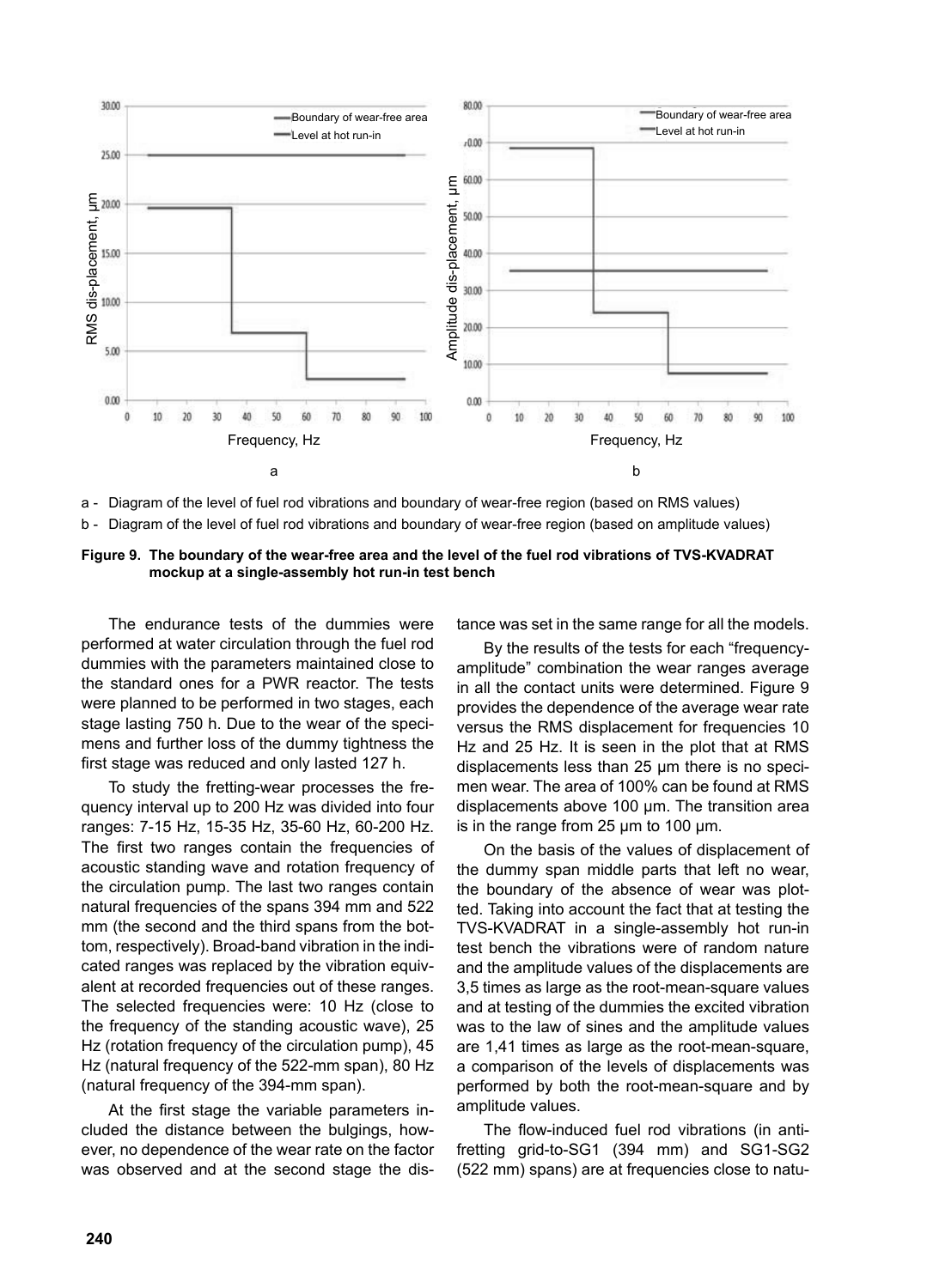ral and are observed in the frequency ranges from 80 to 90 and from 45 to 60 Hz, respectively. In these ranges the signal/noise ratio is acceptable and allows estimating correctly the level of fuel rod vibration. In the other part of the spectrum the level of the noise is comparable with the level of the measured signal. In this respect the curve of the level of vibrations in the single-assembly hot run-in test bench at frequencies below 20 Hz was assumed conservatively by the integral level of displacements (RMS value of the time signal in the entire frequency band was assumed), and at frequencies 45 Hz and 80 Hz was reduced to the frequency, as the main contribution into the integral level of displacements was made by the noises at low frequencies.

Figures 9 provides the boundaries of the wearfree region and the level of the fuel rod vibrations of the TVS-KVADRAT mockup at the single-assembly hot run-in test bench in root-mean-square and amplitude values.

Within the frequency ranges 35-60 Hz and 60- 200 Hz the margin for the level of the fuel rod vibration in TVS-KVADRAT as far as the wear-free region is 1,5 and 4,6 times, respectively.

To justify the vibration strength of the TVS-KVADRAT in the range below 35 Hz it is necessary to specify the data on the level of flow-induced vibration of the fuel rods in this range. The purpose can be reached by applying the measurement channels with the level of the noise of the order of 0,01 m/s<sup>2</sup>. By the available experience in vibration measurement the level of noise can be reached due to the application of the piezoelectric accelerometers.

It is worth emphasizing that the known calculations are not convincing enough. For example, the attempts of a comprehensive description of the process of fretting-corrosion /3,4/ resulted in intricate formulae poorly applicable for practical use. The only and widely known Archard formula (or its modification Preston formula) is simple and explicit since it connects the value of wear with the work of the friction forces (or the wear rate and friction power), but the dimension of the wear coefficient considerably limits its application. Besides, the main parameters of the formulae, the relative displacement and contact force are difficult to determine. The experimental modeling of FA fragments providing similarity and transportability of results on a standard FA is nowadays an only way to give the designer the obvious and reliable data that allow coping with fretting-wear. A similar method is applied world-wide /5/.

## **5. Conclusion**

The paper covers the results that accumulate the experience of operation of OKB "GIDROPRESS" in the area of investigation of the fretting-wear of VVER-1000 FA fuel rods:

- **1.** Methods were developed and investigations carried out of the process of fretting-corrosion of the structural materials and the fuel rod-tospacer grid mating units by physical modeling under the conditions close to standard. It was experimentally proven that the tested designs of the fuel rod-to-spacer grid mating units of the advanced FA for VVER-1000 possess a sufficient margin of vibration strength at operation under design-basis conditions.
- **2.** The fragments of the fuel rod-to-spacer grid mating units for the FA design with fuel rods free from fastening in the lower grid with the console rod section from 0 to 100 mm long tested in still water have shown a considerable specimen resistance to fretting. For a founded conclusion on the resistance to fretting-wear under standard conditions it is necessary to test the FA of this design under the conditions of standard water chemistry since the wear mechanisms at  $20^{\circ}$ C and  $320^{\circ}$ C are different in the standard coolant flow.
- **3.** In the course of the experimental studies of the fuel rod vibration and fretting-wear in TVS-KVADRAT an up-to-date testing methods was developed and experimental data obtained that were required for the verification and specification of the mathematical model of fretting-corrosion of the fuel rod claddings in contact with the SG. Vibration strength of TVS-KVADRAT was justified in the frequency range above 35 Hz.
- **4.** The method of experimental physical modeling of fretting-wear in FA fragments providing similarity and transportability of results on a standard FA gives the designer the obvious and reliable knowledge that allows successful coping with fretting-wear.

#### **References**

[1] V.V.Makarov, Yu.N.Drozdov, Yu.G.Dragunov. Experimental studies of fuel rod fretting corrosion in the spacer grids of fuel assemblies of water-cooled and water moderated power reactors, 4<sup>th</sup> International Scientific and Technical Conference "Safety Assurance of NPPs with WWER, OKB GIDRO-PRESS, Podolsk, Russia, May 23-26, 2005.